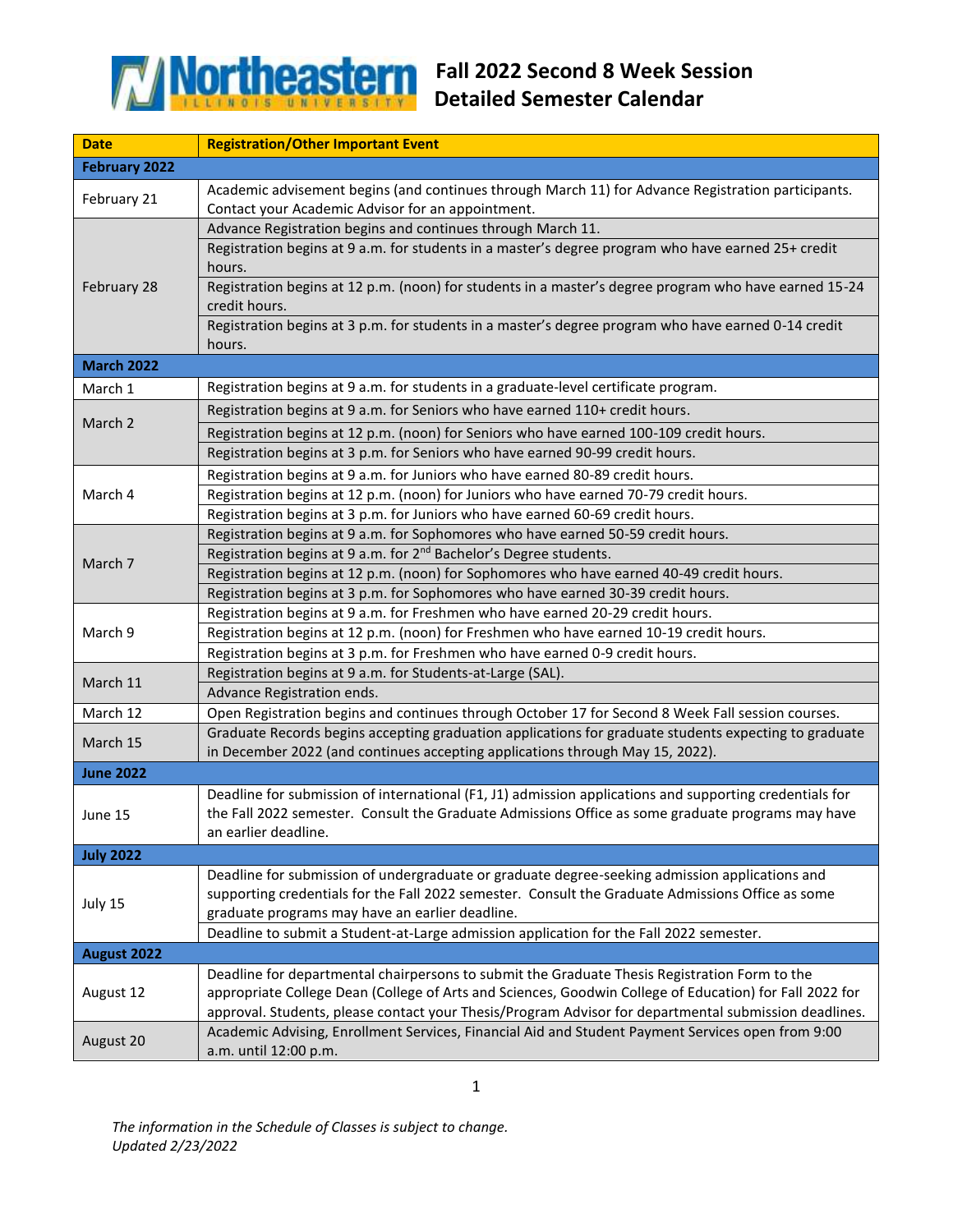

## **Fall 2022 Second 8 Week Session Detailed Semester Calendar**

| August 27            | Academic Advising, Enrollment Services, Financial Aid and Student Payment Services open from 12:00                            |  |
|----------------------|-------------------------------------------------------------------------------------------------------------------------------|--|
|                      | p.m. until 4:00 p.m.                                                                                                          |  |
| September 2022       |                                                                                                                               |  |
| September 2          | Last day to waive the mandatory parking fee with Student Payment Services                                                     |  |
| September 5          | Labor Day Holiday-University Closed/No Classes                                                                                |  |
| September 16         | First deferred payment due for students who registered for the Second 8 Weeks of Fall 2022 session.                           |  |
|                      | Payment due in person by 4:30 p.m. or by 11:59 p.m. via NEIUport. Students receiving financial aid                            |  |
|                      | should confirm with the Office of Financial Aid.                                                                              |  |
| September 21         | Refunds will be disbursed beginning at 1:00 p.m.                                                                              |  |
| October 2022         |                                                                                                                               |  |
| October 14           | Waitlists end at 3:00 p.m.                                                                                                    |  |
|                      | Deadline for college Deans to submit the Individualized Study Registration Form for both Independent                          |  |
|                      | Study and Tutored Study to the Provost's Office for Fall 2022. Students, please contact your program                          |  |
|                      | advisor/chairperson for departmental submission deadlines.                                                                    |  |
| Mid-October          | Diplomas available for students who graduated in August 2022.                                                                 |  |
| October 17           | Semester begins.                                                                                                              |  |
|                      | Open Registration ends.                                                                                                       |  |
| October 18           | Change of Registration begins and continues through October 22. Beginning October 18, departmental                            |  |
|                      | approval will be required to register for all classes.                                                                        |  |
|                      | Change of Registration ends.                                                                                                  |  |
|                      | Last day to drop a course and receive a 100% refund/credit of tuition and fees (less \$10 withdrawal fee                      |  |
| October 22           | for students withdrawing from all courses.                                                                                    |  |
|                      | Last day to drop a course and not be assigned a "W" (withdrawn) grade.                                                        |  |
|                      | Last day to apply for the Pass/Fail Option with Enrollment Services                                                           |  |
|                      | Last day to apply for the Audit Option with Enrollment Services                                                               |  |
| October 23           | 50% tuition and fees refund/credit period begins for the Second 8 Week Fall session and continues                             |  |
|                      | through October 30.                                                                                                           |  |
| October 30           | Last day to drop a course and receive a 50% refund of tuition and fees (less \$10 withdrawal fee for                          |  |
| October 31           | students withdrawing from all courses).<br>25% tuition and fees refund/credit period begins and continues through November 6. |  |
| <b>November 2022</b> |                                                                                                                               |  |
| November 5           | Second deferred payment due by 11:59 p.m. via NEIUport.                                                                       |  |
|                      | Last day to drop a course and receive a 25% refund of tuition and fees (less \$10 withdrawal fee for                          |  |
| November 6           | students withdrawing from all courses). No refund of tuition and fees starting November 7.                                    |  |
| November 7           | No refund/credit period of tuition and fees begins and continues through November 18.                                         |  |
|                      | Last day to drop a class and receive a "W" (withdrawn) grade. (No refund/credit of tuition and fees.)                         |  |
|                      | Deadline for graduate students to remove incompletes and submit comprehensive examination results,                            |  |
| November 18          | project, or portfolios, with all approval pages to the Graduate Records Office for December 2022                              |  |
|                      | Graduation.                                                                                                                   |  |
| November 23          | Enrollment Services, Financial Aid, and Student Payment Services open from 8:30 a.m. to 4:30 p.m.                             |  |
| November 24-27       | Thanksgiving Holiday-University Closed/No Classes                                                                             |  |
| November 29          | Deadline for master's students completing a thesis for Fall 2022 to submit the thesis electronically to the                   |  |
|                      | College of Graduate Studies and Research.                                                                                     |  |
| December 2022        |                                                                                                                               |  |
| December 5           | Last day of classes for the Second 8 Week Fall Session.                                                                       |  |
| December 10          | Semester ends.                                                                                                                |  |
| TBD                  | Commencement                                                                                                                  |  |

*The information in the Schedule of Classes is subject to change. Updated 2/23/2022*